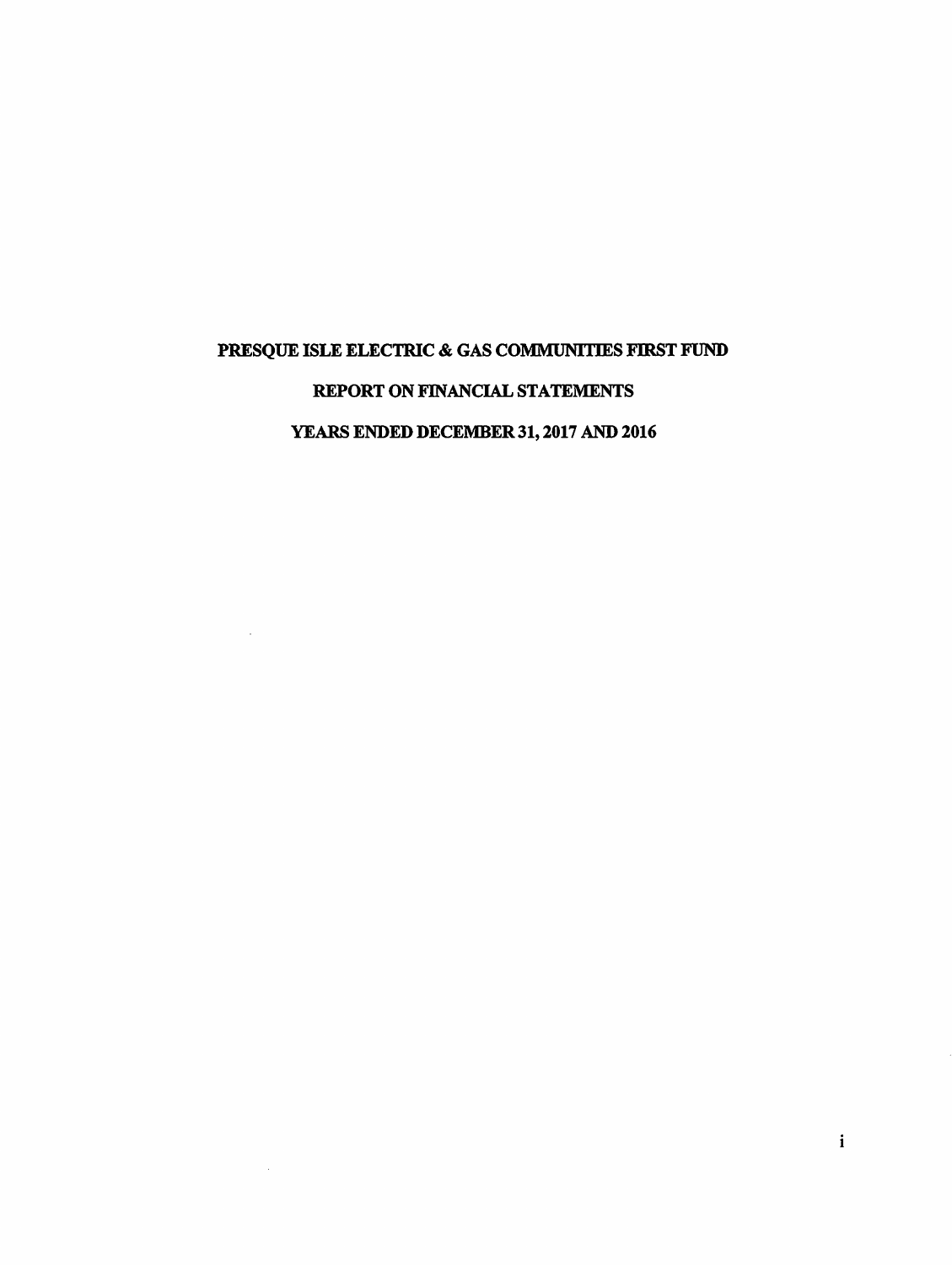## **TABLE OF CONTENTS**

|                                                   | Page    |
|---------------------------------------------------|---------|
| <b>Board of Directors</b>                         |         |
| Auditor's Report                                  | $2 - 3$ |
| <b>Financial Statements:</b>                      |         |
| <b>Statements of Financial Position</b>           | 4       |
| Statements of Activities and Change in Net Assets | 5       |
| <b>Statements of Cash Flows</b>                   | 6       |
| Notes to Financial Statements                     | $7-10$  |

 $\mathcal{L}^{\text{max}}_{\text{max}}$  and  $\mathcal{L}^{\text{max}}_{\text{max}}$ 

 $\mathcal{L}^{\text{max}}_{\text{max}}$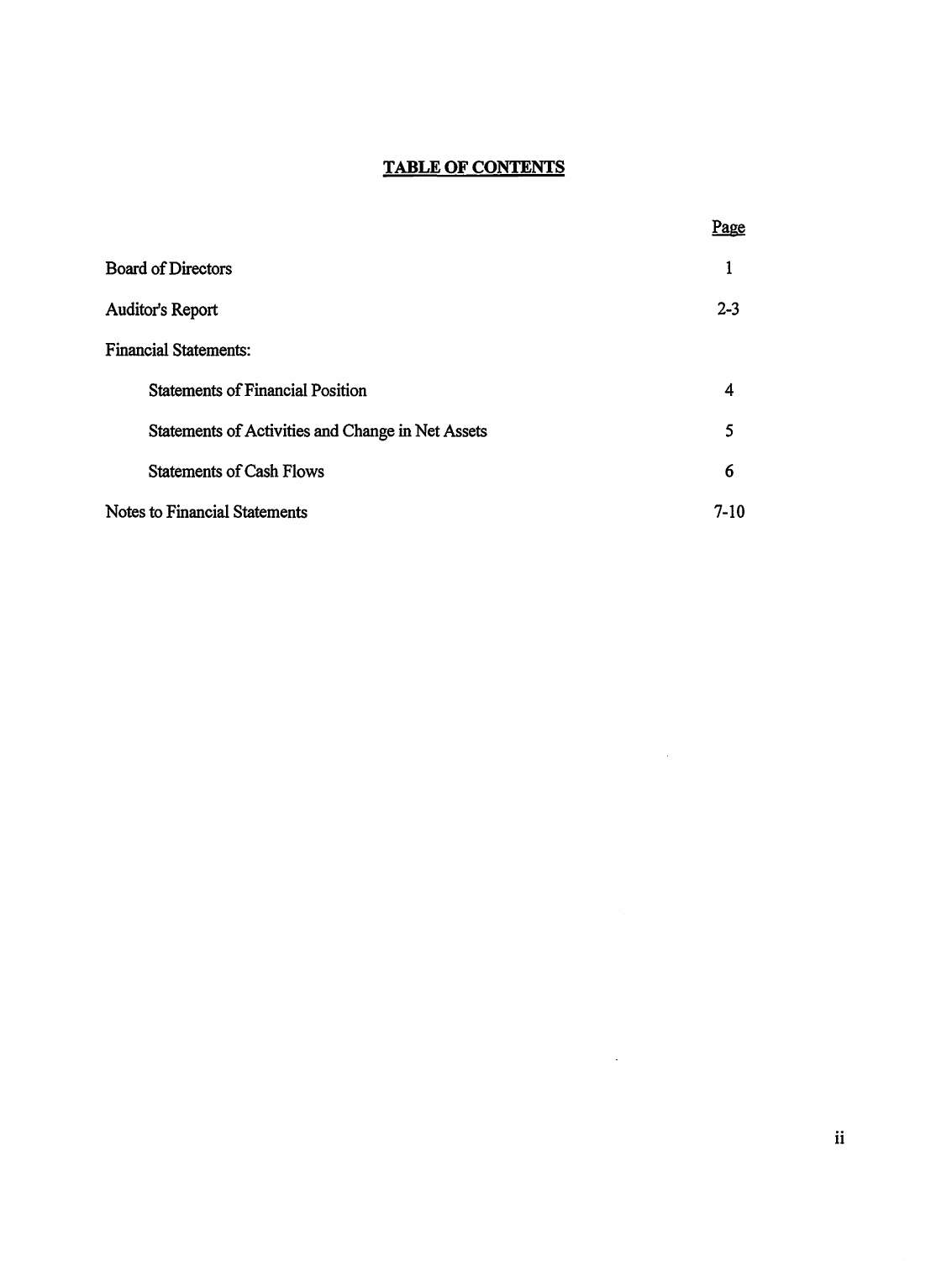## **PRESQUE ISLE ELECTRIC** & **GAS COMMUNITIES FIRST FUND BOARD OF DIRECTORS DECEMBER31,2017**

| Daryl Barton       | Chairperson      |
|--------------------|------------------|
| Jennifer Standen   | Vice Chairperson |
| Jackie Robinson    | Secretary        |
| Daniel Kandow      | Treasurer        |
| Gloria Adrian      | Director         |
| Naomi Deo          | <b>Director</b>  |
| Barbara Hall       | Director         |
| <b>Ann Douglas</b> | Director         |
| Diane Lewis        | <b>Director</b>  |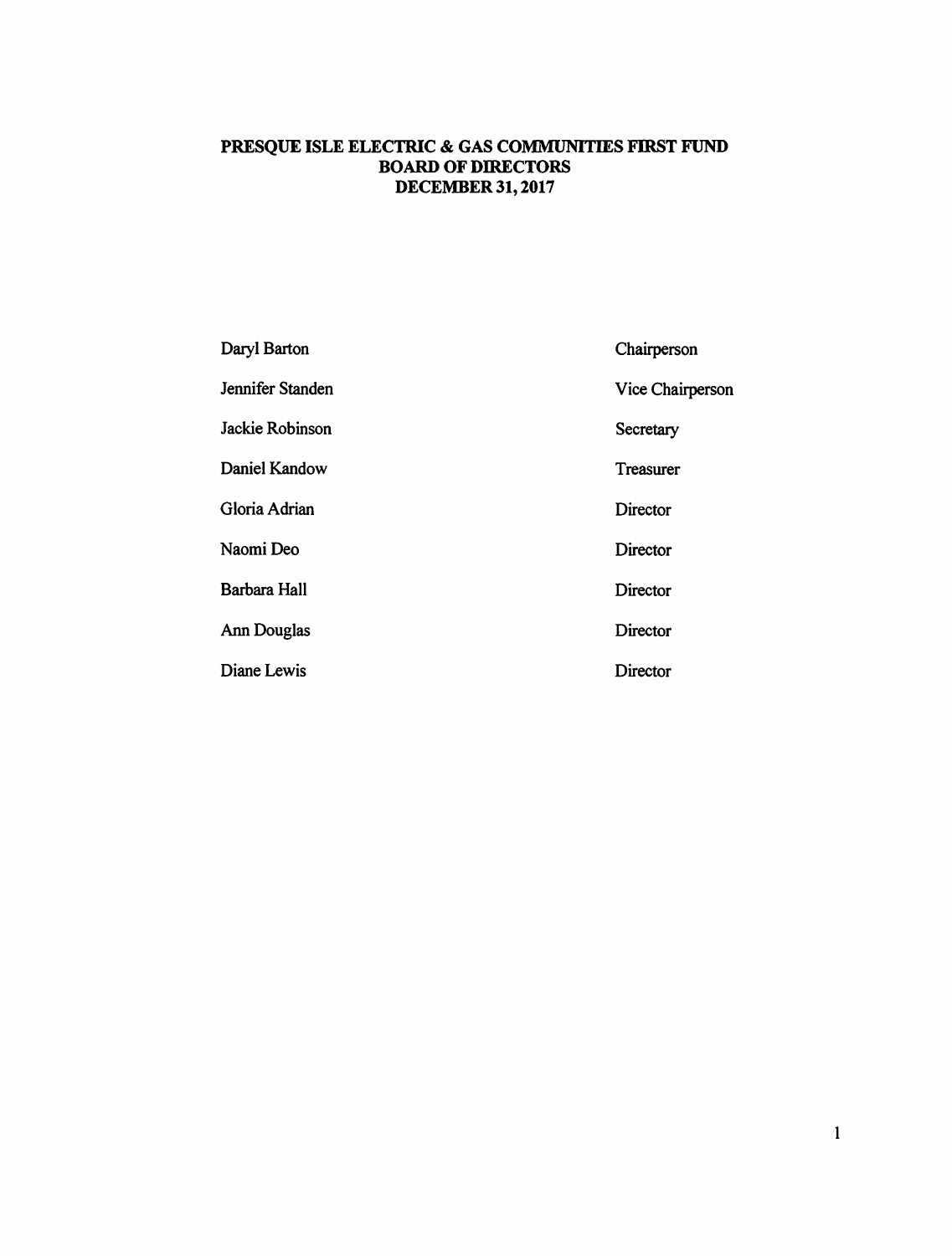

#### **Independent Auditor's Report**

To the Board of Directors Presque Isle Electric & Gas Communities First Fund Onaway, Michigan

We have audited the accompanying financial statements of Presque Isle Electric & Gas Communities First Fund (a nonprofit organization), which comprise the statement of financial position as of December 31, 2017, and the related statements of activities and cash flows for the year then ended, and the related notes to the financial statements.

#### **Management's Responsibility for the Financial Statements**

Management is responsible for the preparation and fair presentation of these financial statements in accordance with accounting principles generally accepted in the United States of America; this includes the design, implementation, and maintenance of internal control relevant to the preparation and fair presentation of financial statements that are free from material misstatement, whether due to fraud or error.

#### **Auditor's Responsibility**

Our responsibility is to express an opinion on these financial statements based on our audit. We conducted our audit in accordance with auditing standards generally accepted in the United States of America. Those standards require that we plan and perform the audit to obtain reasonable assurance about whether the financial statements are free from material misstatement.

An audit involves performing procedures to obtain audit evidence about the amounts and disclosures in the financial statements. The procedures selected depend on the auditor's judgment, including the assessment of the risks of material misstatement of the financial statements, whether due to fraud or error. In making those risk assessments, the auditor considers internal control relevant to the entity's preparation and fair presentation of the financial statements in order to design audit procedures that are appropriate in the circumstances, but not for the purpose of expressing an opinion on the effectiveness of the entity's internal control. Accordingly, we express no such opinion. An audit also includes evaluating the appropriateness of accounting policies used and the reasonableness of significant accounting estimates made by management, as well as evaluating the overall presentation of the financial statements.

We believe that the audit evidence we have obtained is sufficient and appropriate to provide a basis for our audit opinion.

#### **Opinion**

In our opinion, the financial statements referred to above present fairly, in all material respects, the financial position of Presque Isle Electric & Gas Communities First Fund as of December 31 , 2017, and the changes in its net assets and its cash flows for the year then ended in accordance with accounting principles generally accepted in the United States of America.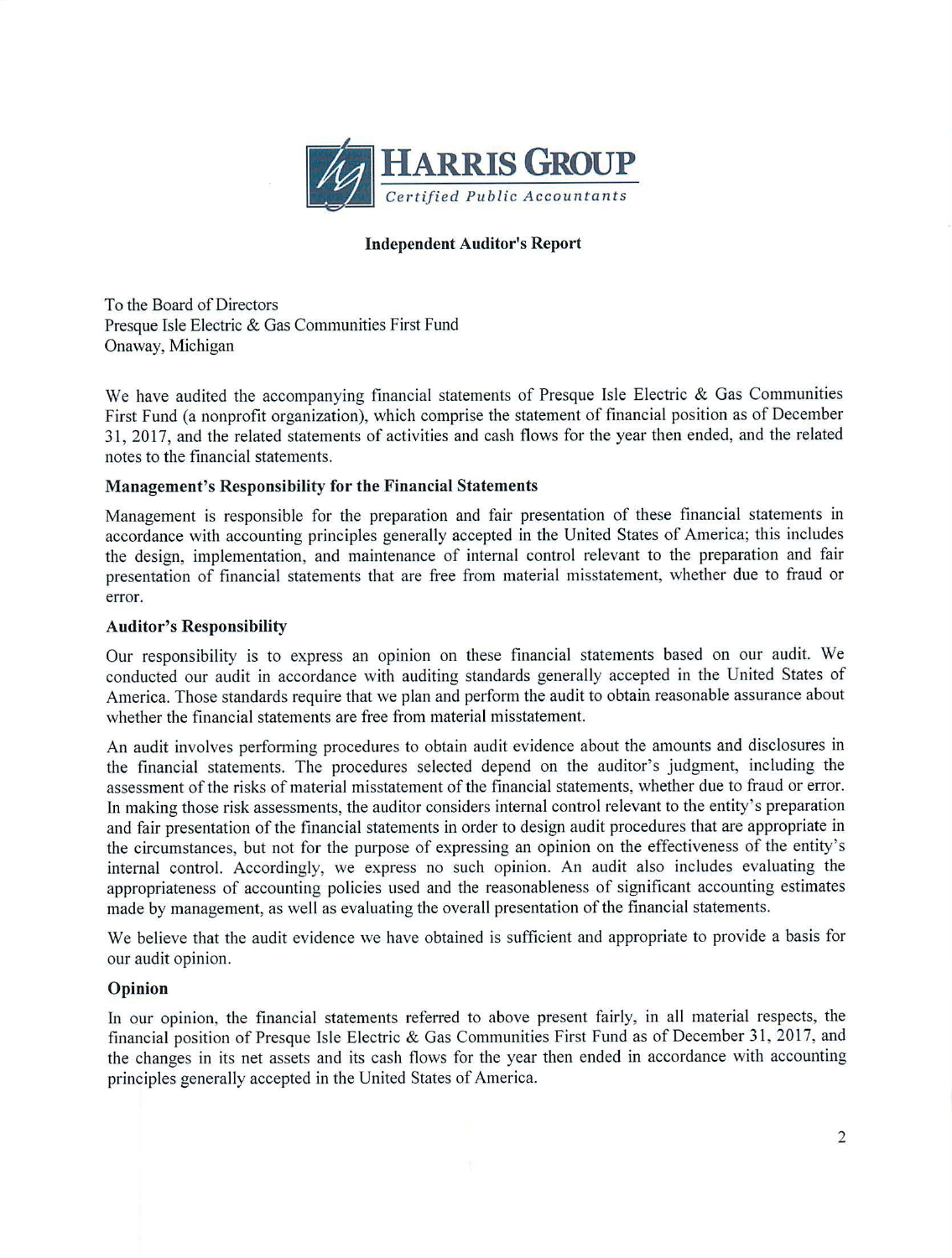#### **Other Matter**

The accompanying 2016 financial statements of Presque Isle Electric & Gas Communities First Fund were prepared by us. They were not subjected to an audit, review, or compilation engagement and, accordingly, we do not express an opinion, a conclusion, nor provide any assurance on them.

 $\bar{c}$ 

Harris Gray, CPA's

Traverse City, MI April 17,2018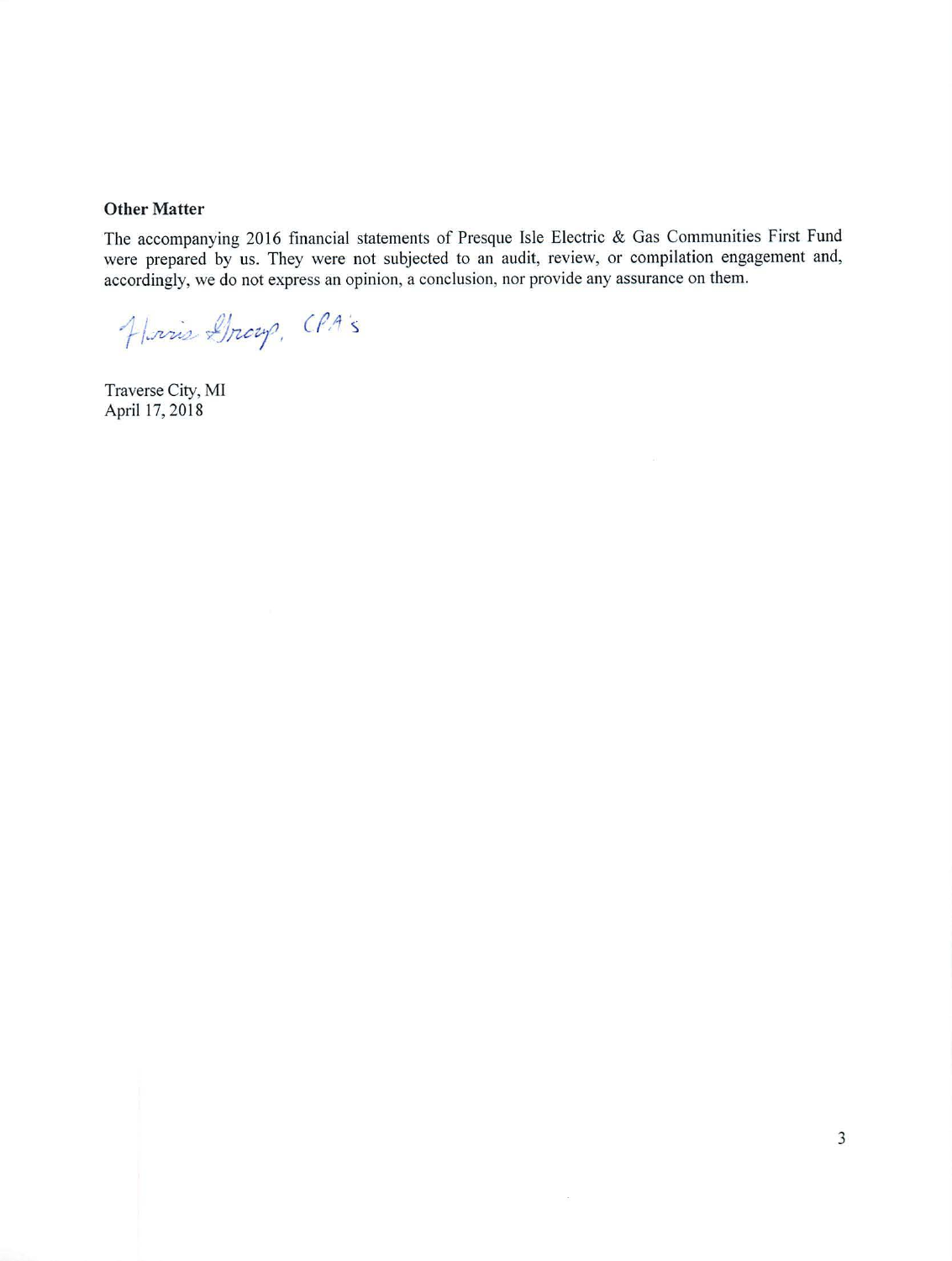## **PRESQUE ISLE ELECTRIC** & **GAS COMMUNITIES FIRST FUND STATEMENTS OF FINANCIAL POSITION DECEMBER31,2017 AND2016**

|                                  |             | 2017    |    | (Unaudited)<br>2016 |  |
|----------------------------------|-------------|---------|----|---------------------|--|
| <b>ASSETS</b>                    |             |         |    |                     |  |
| Current assets:                  |             |         |    |                     |  |
| Cash                             | \$          | 100,539 | \$ | 96,398              |  |
| Cash - restricted                |             | 3,000   |    | 3,000               |  |
| Account receivable               |             | 3,966   |    | 3,975               |  |
| <b>TOTAL ASSETS</b>              |             | 107,505 | \$ | 103,373             |  |
| <b>NET ASSETS</b>                |             |         |    |                     |  |
| <b>Net Assets</b>                |             |         |    |                     |  |
| Unrestricted                     | $\mathbf S$ | 70,055  | \$ | 72,323              |  |
| Unrestricted, designated         |             | 34,450  |    | 28,050              |  |
| Permanently restricted           |             | 3,000   |    | 3,000               |  |
| <b>TOTAL NET ASSETS</b>          |             | 107,505 |    | 103,373             |  |
| TOTAL LIABILITIES AND NET ASSETS |             | 107,505 | \$ | 103,373             |  |

The accompanying notes are an integral part of these statements.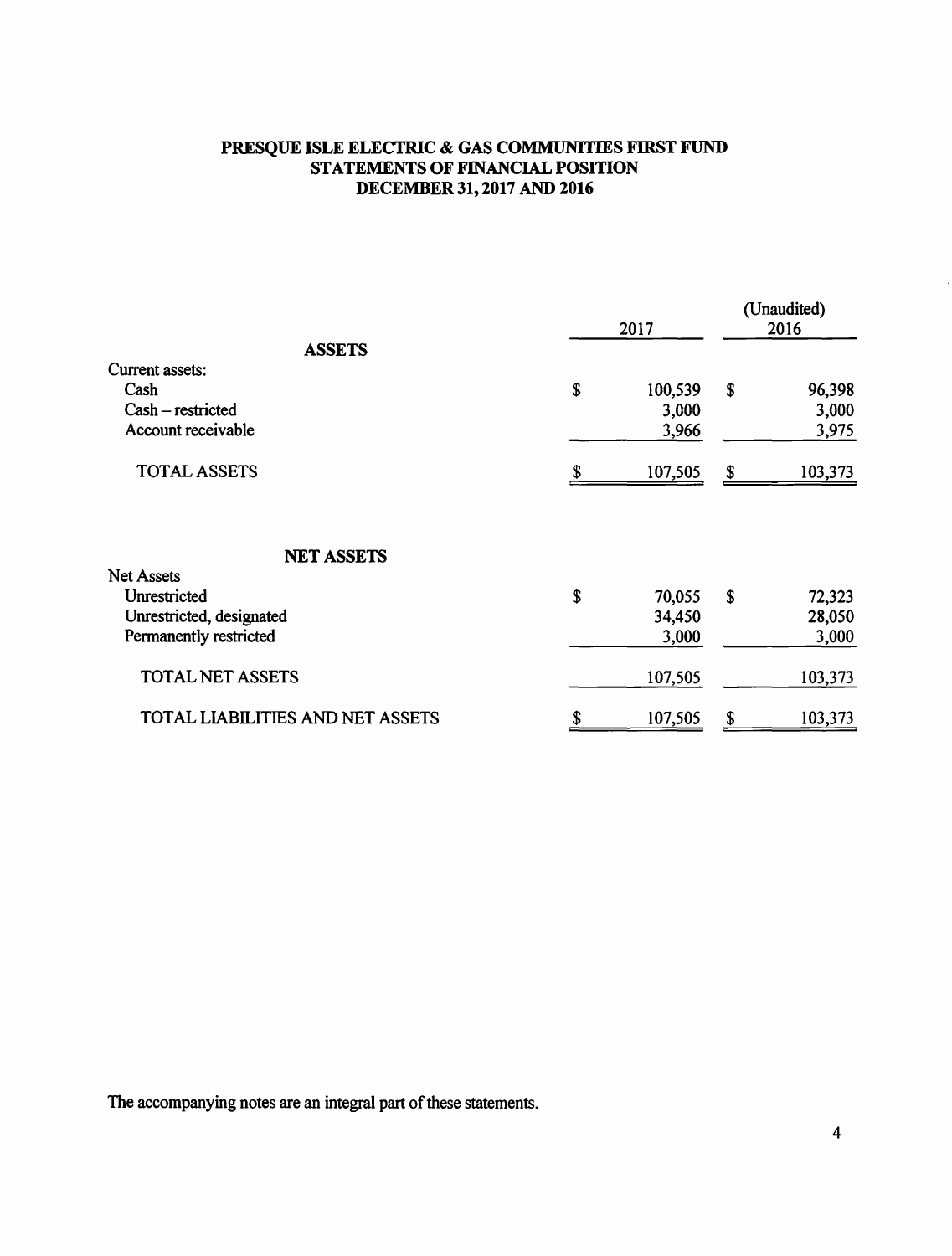### **PRESQUE ISLE ELECTRIC** & **GAS COMMUNITIES FIRST FUND STATEMENT OF ACTIVITIES AND CHANGE** IN **NET ASSETS FOR THE YEARS ENDED DECEMBER 31, 2017 AND 2016**

|                                                                                 | 2017                         | (Unaudited)<br>2016 |                        |
|---------------------------------------------------------------------------------|------------------------------|---------------------|------------------------|
| <b>REVENUE:</b><br>Contributions - members<br>Contributions - PIE&G<br>Interest | \$<br>50,810<br>11,105<br>95 | \$                  | 51,868<br>13,703<br>92 |
| <b>TOTAL REVENUE</b>                                                            | 62,010                       |                     | 65,663                 |
| <b>EXPENSES:</b>                                                                |                              |                     |                        |
| Grants                                                                          | 32,273                       |                     | 39,565                 |
| Scholarships                                                                    | 14,500                       |                     | 16,500                 |
| Professional fees                                                               | 800                          |                     | 3,500                  |
| Program expense                                                                 | 8,933                        |                     | 8,895                  |
| Director's expense                                                              | 1,372                        |                     | 1,308                  |
| <b>TOTAL EXPENSE</b>                                                            | 57,878                       |                     | 69,768                 |
| <b>CHANGE IN NET ASSETS</b>                                                     | 4,132                        |                     | (4,105)                |
| NET ASSETS, beginning of year                                                   | 103,373                      |                     | 107,478                |
| NET ASSETS, end of year                                                         | 107,505<br>\$                | \$                  | 103,373                |

The accompanying notes are an integral part of these statements.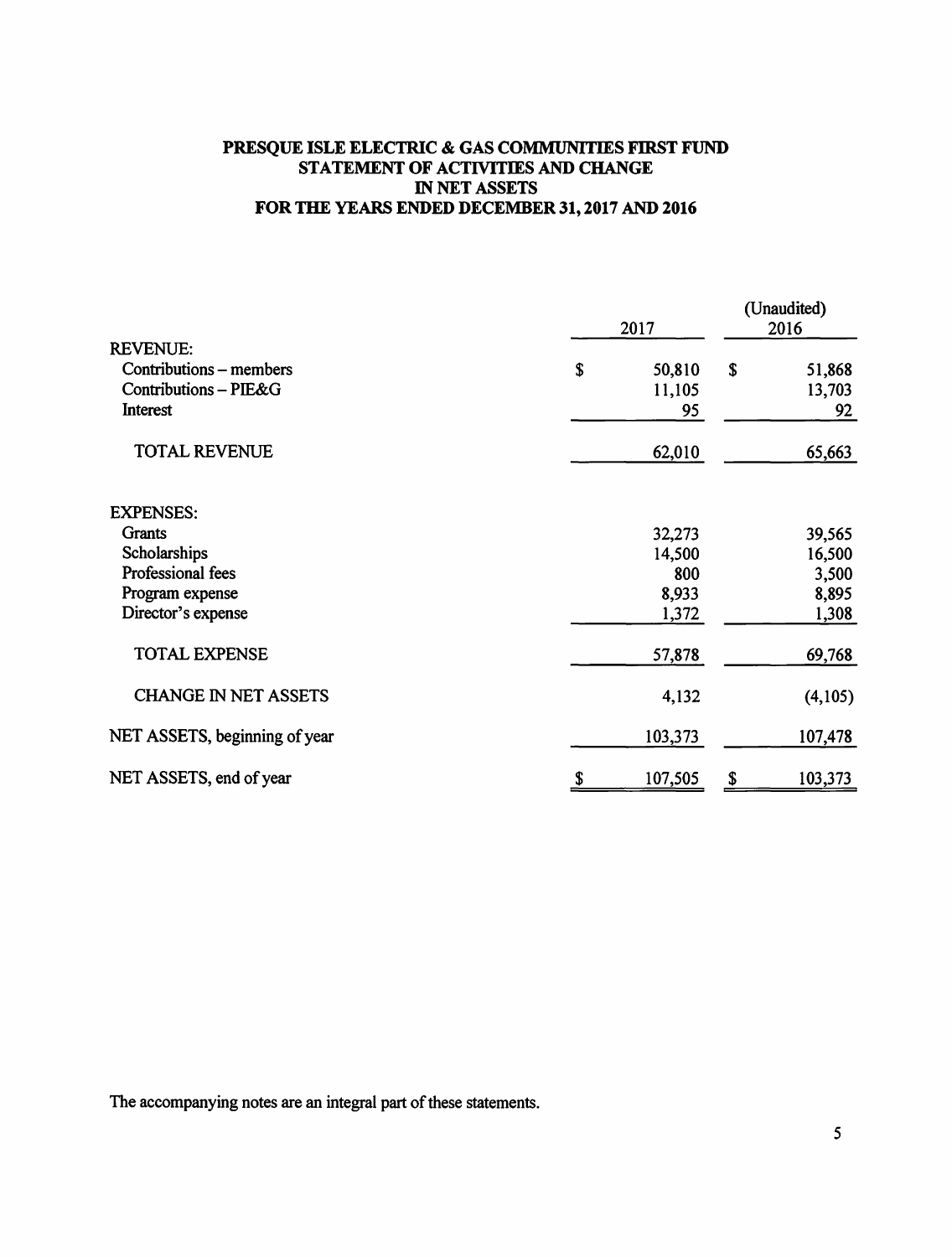## **PRESQUE ISLE ELECTRIC** & **GAS COMMUNITIES FIRST FUND STATEMENTS OF CASH FLOWS FOR THE YEARS ENDED DECEMBER 31, 2017 AND 2016**

|                                                                                                                                                    | 2017                         |    | (Unaudited)<br>2016   |  |
|----------------------------------------------------------------------------------------------------------------------------------------------------|------------------------------|----|-----------------------|--|
| <b>Cash Flows From Operating Activities:</b><br>Cash payments for grants and scholarships<br>Cash payments for administrative and general expenses | \$<br>(47, 773)<br>(11, 105) | \$ | (56,065)<br>(13, 703) |  |
| Net Cash Used in Operating Activities                                                                                                              | (58, 878)                    |    | (69, 768)             |  |
| Cash Flows From Capital and Related Financing Activities:<br>Contributions                                                                         | 62,924                       |    | 65,795                |  |
| Cash Flows From Investing Activities:<br>Interest on investments                                                                                   | 95                           |    | 92                    |  |
| NET INCREASE (DECREASE) IN CASH                                                                                                                    | 4,141                        |    | (4,065)               |  |
| CASH, beginning of year                                                                                                                            | 99,398                       |    | 103,463               |  |
| CASH, end of year                                                                                                                                  | 103,539                      |    | 99,398                |  |
| Cash as reported on the Statement of Financial Position                                                                                            |                              |    |                       |  |
| Cash<br>Cash – restricted                                                                                                                          | \$<br>100,539<br>3,000       | S  | 96,398<br>3,000       |  |
|                                                                                                                                                    | 103,539                      | \$ | 99,398                |  |

The accompanying notes are an integral part of these statements.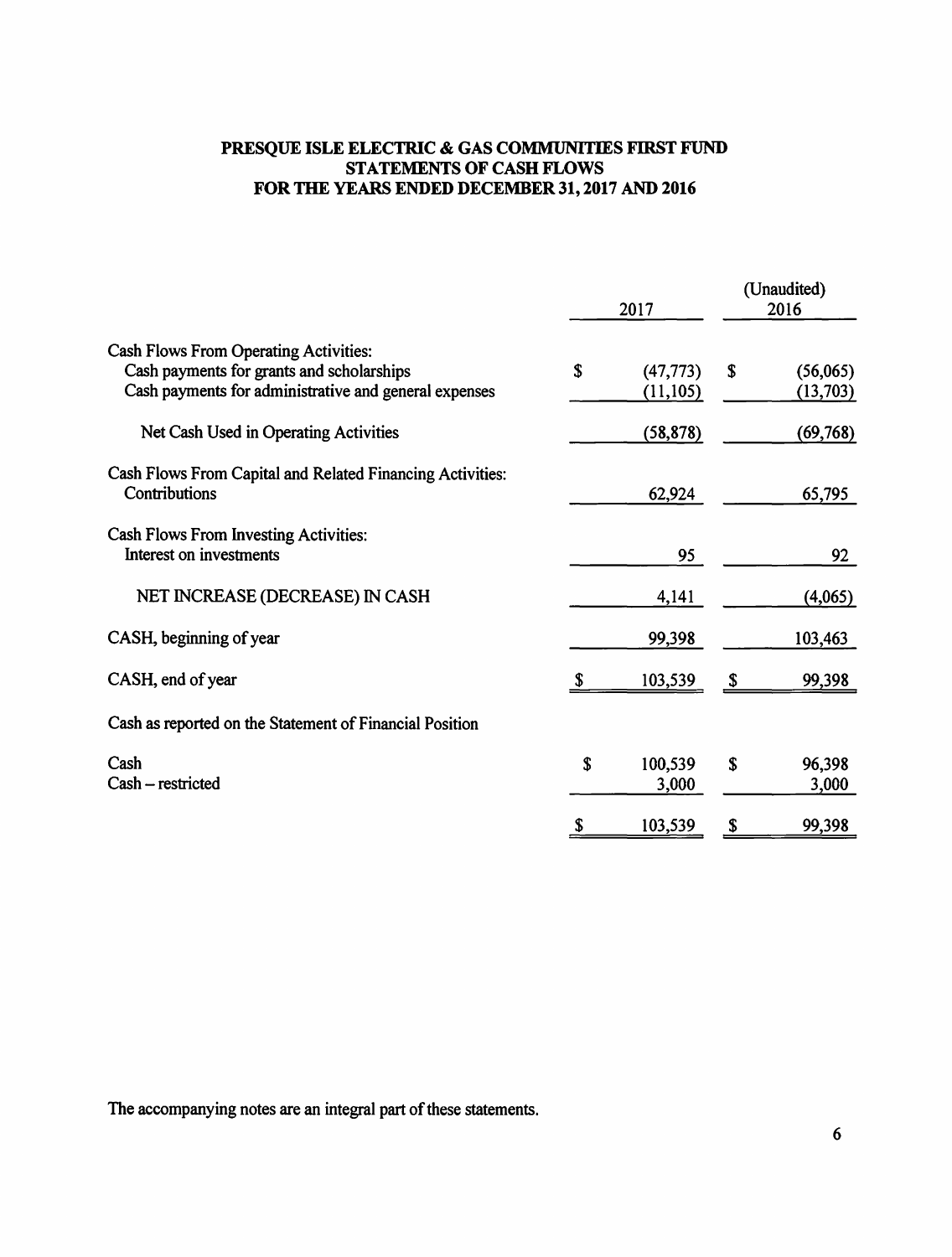## **NOTE 1: SUMMARY OF SIGNIFICANT ACCOUNTING POLICIES**

The accounting policies of the Presque Isle Electric & Gas Communities First Fund conform to generally accepted accounting principles of the United States of America as applicable to non-profit organizations. The following is a summary of the significant policies:

#### Basis of Accounting

The financial statements have been prepared on the accrual basis of accounting.

#### Financial statement presentation

The Presque Isle Electric & Gas Communities First Fund is required to report information regarding its financial position and activities according to three classes of net assets: unrestricted, designated, and permanently restricted.

#### Cash

Cash is maintained in a money fund account.

#### Designated Grants

Grants payable in future periods, subject to routine performance requirements by the grantee, are not recorded until paid.

#### Income Taxes

The First Fund has been advised by the Internal Revenue Service that it qualifies as an organization exempt from federal income taxes under Section 501(c)(3) of the Internal Revenue Code and is not a private foundation by virtue of its qualification as a supporting organization under Section 509(a)(l) ofthe Internal Revenue Code and Revenue Ruling 76-401. Therefore, no provision for income taxes is reflected in the financial statements.

#### Functional allocations of expenses

The costs of providing the various programs and other activities have been summarized on a functional basis in the notes to the financial statements. Accordingly, certain costs have been allocated among charitable services and management and general.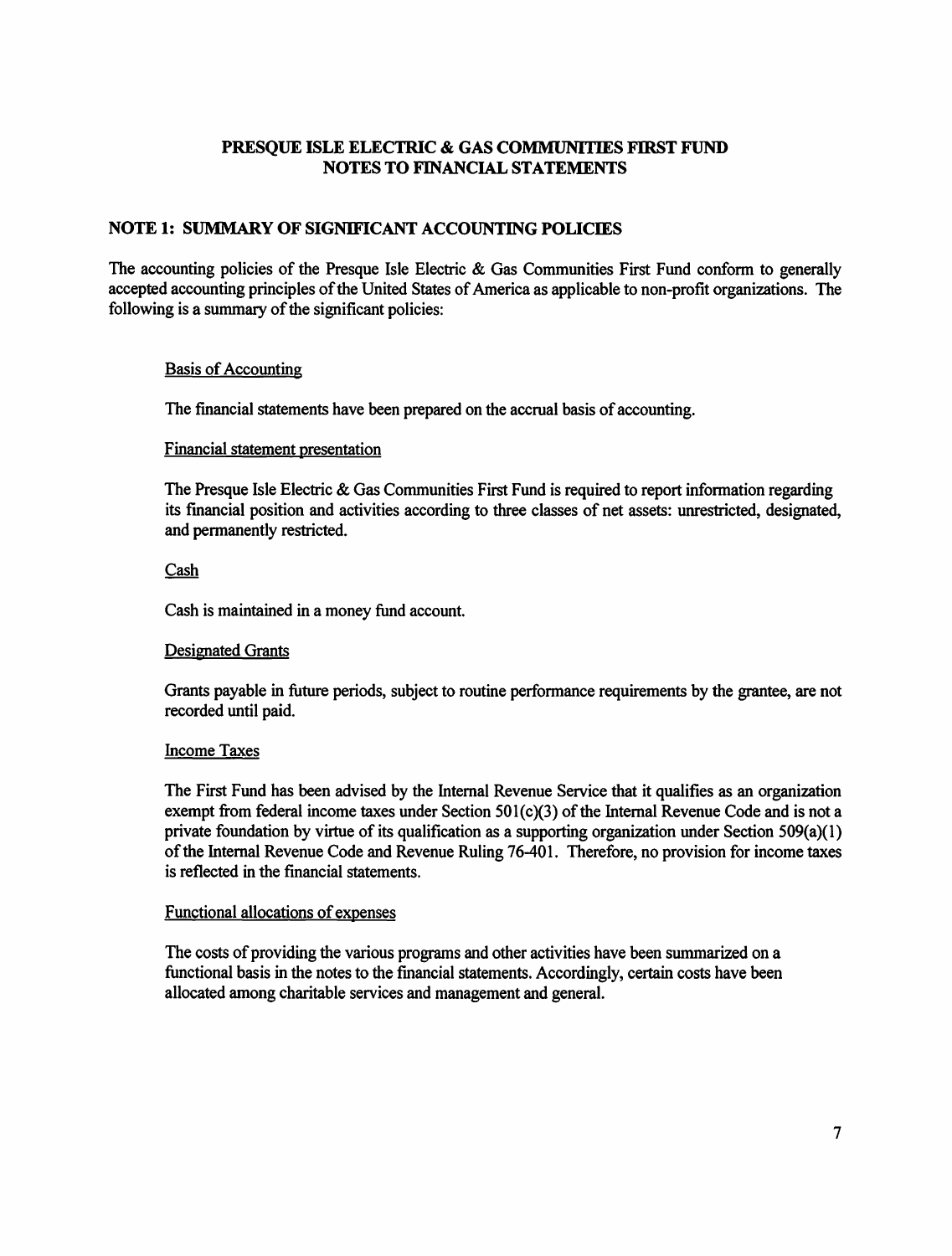### **NOTE 2: DESCRIPTION OF THE REPORTING ENTITY**

The Presque Isle Electric & Gas Communities First Fund (First Fund) was formed on March 18, 1997 as a nonprofit corporation under the Michigan Nonprofit Corporation Act, Act 162 Public Act of 1982, and is affiliated with Presque Isle Electric & Gas Co-op (Presque Isle). The First Fund does not have authority to issue any shares of stock and is financed through voluntary contributions from Presque Isle, its members and employees. All corporate powers are vested in a Board of Directors, which consists of nine people, each residing in one of the nine districts of Presque Isle's service area as designated by the Board of Directors of Presque Isle.

The purpose of the First Fund shall be the accumulation and disbursement of funds for charitable purposes in the service area of Presque Isle. Upon dissolution of the First Fund, any remaining funds shall be distributed only for charitable purposes.

Financial instruments which potentially subject the First Fund to concentration of significant credit risk consists of cash. The First Fund places its cash with a high quality financial institution. Although balances may exceed insured limits they are considered subject to minimal risk.

#### **NOTE3: RECEIVABLES**

The receivable of \$3,966 and \$3,975 is due from Presque Isle Electric & Gas Co-op at December 31, 2017 and 2016, respectively, for contributions from member electric bills. The receivable represents amounts collected from members and held by Presque Isle Electric & Gas Co-op.

## **NOTE 4: RELATED PARTY TRANSACTIONS**

Presque Isle Electric & Gas Co-op (The Co-op) is exempt under IRS code section 501(c)l2 and has the sole authority to select the initial members of the Board of Directors of the First Fund.

The First Fund is required to report financial information to the Board of Directors of the Co-op on no less than an annual basis.

The Co-op furnishes all personnel, office space and other necessary operating items such as computer time for the First Fund's operations. The First Fund recognizes a contribution for the amount of services the Co-op provides which totaled \$8,933 and \$8,895 for 2017 and 2016, respectively.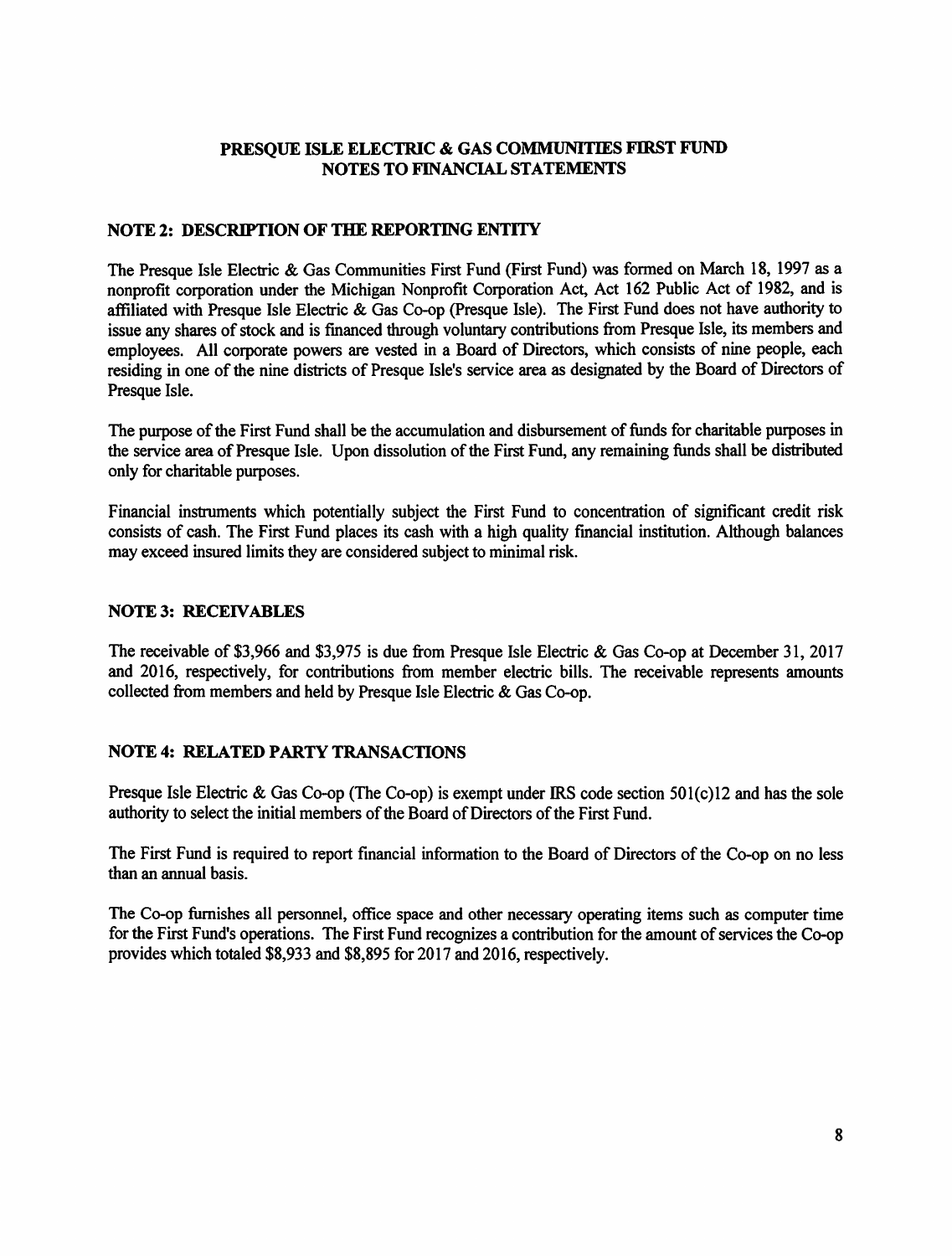### **NOTE 5: GRANTS AND SCHOLARSHIPS**

Grant activity is summarized as follows:

|                                                                                                                                                              | 2017                                       |    | (Unaudited)<br>2016      |  |
|--------------------------------------------------------------------------------------------------------------------------------------------------------------|--------------------------------------------|----|--------------------------|--|
| Designated grants – beginning of year<br>Grant actions approved<br>Amount paid less than approved amount<br>Approved grants cancelled within the fiscal year | \$<br>11,051<br>41,776<br>(604)<br>(2,000) | S  | 16,327<br>34,300<br>(12) |  |
| <b>SUBTOTAL</b>                                                                                                                                              | 50,223                                     |    | 50,615                   |  |
| Grant payments                                                                                                                                               | (32,273)                                   |    | (39, 565)                |  |
| Designated grants approved but not paid – end of year                                                                                                        | \$<br>17,950                               | \$ | 11,050                   |  |

Scholarship activity is summarized as follows:

|                                                                                                               |    | 2017                        |    | (Unaudited)<br>2016 |  |
|---------------------------------------------------------------------------------------------------------------|----|-----------------------------|----|---------------------|--|
| Designated scholarships – beginning of year<br>Scholarships approved<br>Amount paid less than approved amount | \$ | 17,000<br>15,000<br>(1,000) | \$ | 18,500<br>15,000    |  |
| <b>SUBTOTAL</b>                                                                                               |    | 31,000                      |    | 33,500              |  |
| Scholarship payments                                                                                          |    | (14, 500)                   |    | (16, 500)           |  |
| Designated scholarships approved but not paid – end of year                                                   |    | 16,500                      |    | 17,000              |  |

The total designated amount for grants and scholarships was \$34,450 and \$28,050 December 31, 2017 and 2016, respectively.

### **NOTE 6: RESTRICTED NET ASSETS**

The By-Laws require the retention of \$3,000 at all times. If, at any time, the assets of the First Fund fall below \$3,000, the First Fund shall be dissolved.